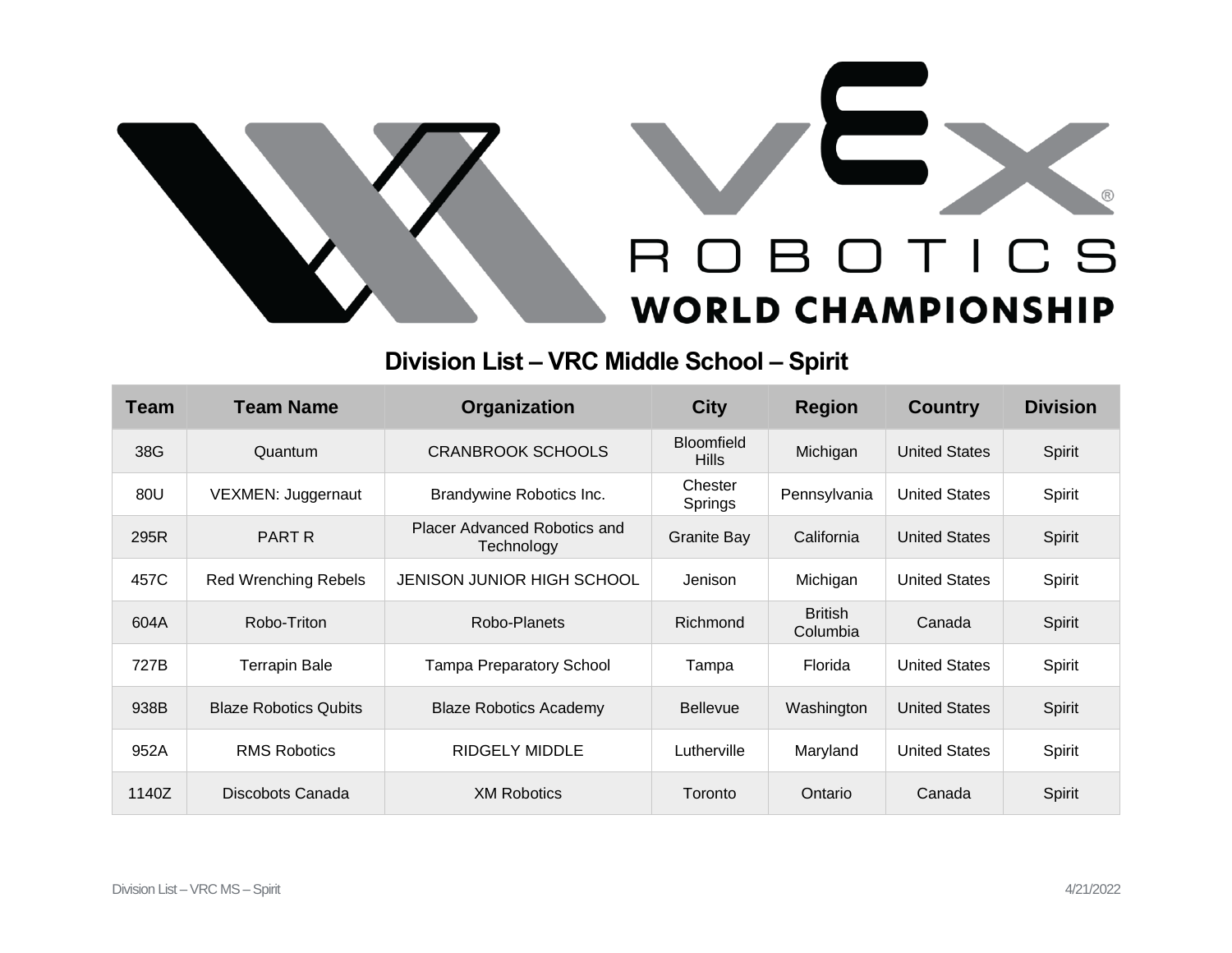| <b>Team</b> | <b>Team Name</b>              | Organization                                                                | <b>City</b>   | <b>Region</b> | <b>Country</b>       | <b>Division</b> |
|-------------|-------------------------------|-----------------------------------------------------------------------------|---------------|---------------|----------------------|-----------------|
| 1338G       | <b>Gray HEAT</b>              | BRYANT JUNIOR HIGH SCHOOL                                                   | <b>Bryant</b> | Arkansas      | <b>United States</b> | Spirit          |
| 1481E       | The 6 Engineers               | <b>GAINESVILLE MIDDLE</b>                                                   | Gainesville   | Virginia      | <b>United States</b> | Spirit          |
| 1532D       | Calculated at 50%             | <b>BEMIDJI MIDDLE</b>                                                       | Bemidji       | Minnesota     | <b>United States</b> | Spirit          |
| 2077X       | Athena                        | 2077                                                                        | Palo Alto     | California    | <b>United States</b> | Spirit          |
| 2626A       | <b>TEAM BIG BRAIN</b>         | <b>ST FRANCIS XAVIER Middle</b><br><b>SCHOOL</b>                            | Appleton      | Wisconsin     | <b>United States</b> | Spirit          |
| 3028Y       | Owlbots                       | <b>SCHOOL FOR THE TALENTED &amp;</b><br><b>GIFTED IN PLEASANT GROVE</b>     | <b>Dallas</b> | <b>Texas</b>  | <b>United States</b> | Spirit          |
| 3324S       | SupernovasMilkTea&Bob<br>aFet | <b>SCIENCE ACADEMY STEM</b><br><b>MAGNET</b>                                | Los Angeles   | California    | <b>United States</b> | Spirit          |
| 3723C       | <b>SFS 3723C</b>              | Seoul Foreign School                                                        | Seoul         |               | South Korea          | Spirit          |
| 4233A       | Anonymous                     | <b>Scott County Middle School</b>                                           | Georgetown    | Kentucky      | <b>United States</b> | Spirit          |
| 4810A       | <b>VSF</b>                    | NORTH UNION MIDDLE SCHOOL                                                   | Richwood      | Ohio          | <b>United States</b> | Spirit          |
| 5233A       | No Namers                     | DOUGLAS CO WEST MIDDLE<br><b>SCHOOL</b>                                     | Valley        | Nebraska      | <b>United States</b> | Spirit          |
| 5965C       | Eaglebots                     | <b>CLEAR LAKE INT</b>                                                       | League City   | <b>Texas</b>  | <b>United States</b> | Spirit          |
| 6122X       | Team ParadoX                  | <b>JANE GOODALL</b><br><b>ENVIRONMENTAL MIDDLE</b><br><b>CHARTER SCHOOL</b> | salem         | Oregon        | <b>United States</b> | Spirit          |
| 6364C       | Freedom                       | <b>B G HUDSON MIDDLE</b>                                                    | Sachse        | <b>Texas</b>  | <b>United States</b> | Spirit          |
| 6986C       | Lancers C                     | <b>GRACE BRETHREN JR SR HIGH</b><br><b>SCHOOL</b>                           | Simi Valley   | California    | <b>United States</b> | Spirit          |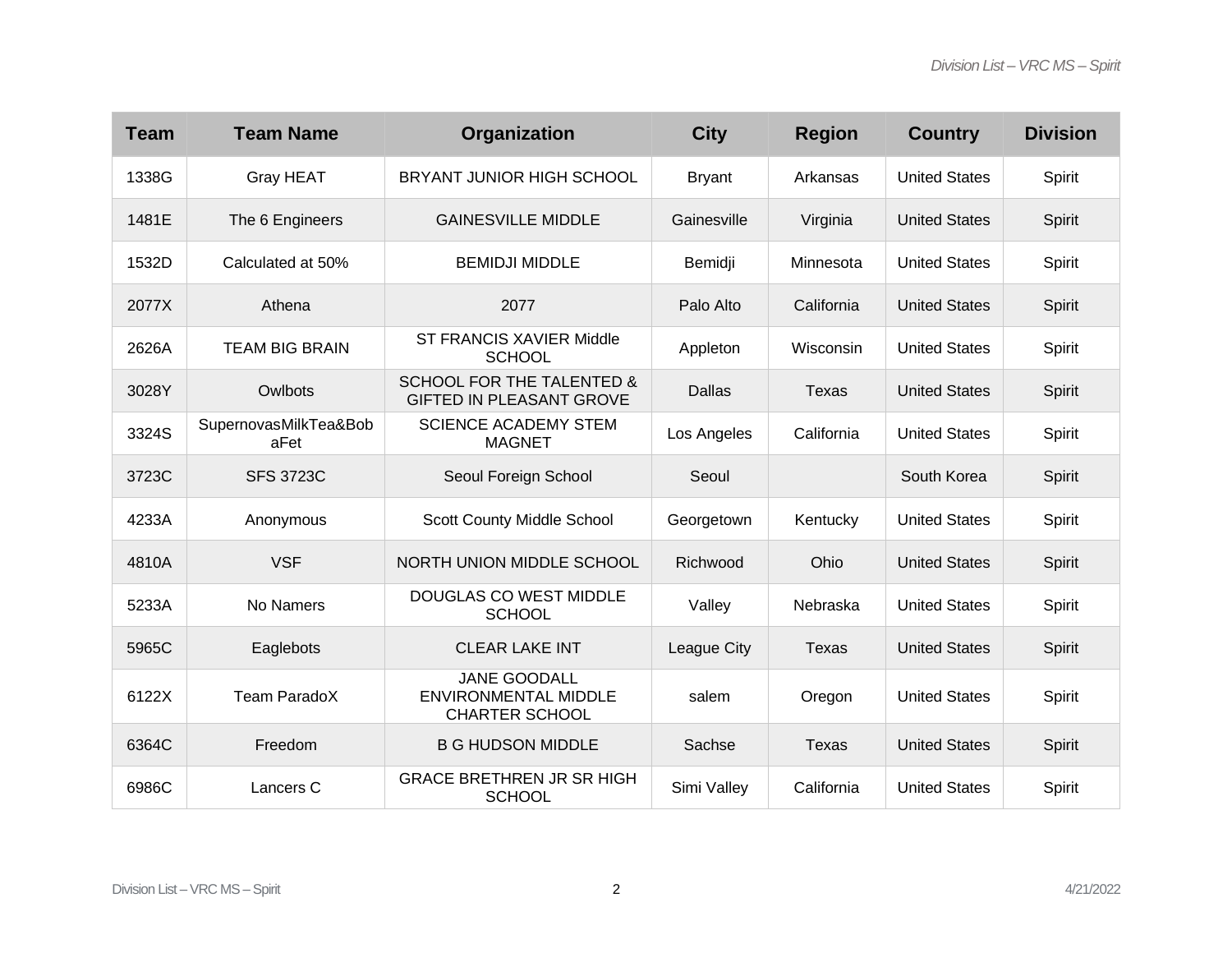| <b>Team</b> | <b>Team Name</b>         | Organization                                                                     | <b>City</b>                            | <b>Region</b>     | <b>Country</b>       | <b>Division</b> |
|-------------|--------------------------|----------------------------------------------------------------------------------|----------------------------------------|-------------------|----------------------|-----------------|
| 7399A       | Shipwrecks               | <b>BAYOU VIEW MIDDLE SCHOOL</b>                                                  | Gulfport                               | Mississippi       | <b>United States</b> | Spirit          |
| 7481B       | <b>OLD GUARD</b>         | <b>LEAGUE CITY INT</b>                                                           | League City                            | Texas             | <b>United States</b> | Spirit          |
| 7700E       | <b>Rolling Robots</b>    | <b>Rolling Robots</b>                                                            | <b>Rolling Hills</b><br><b>Estates</b> | California        | <b>United States</b> | Spirit          |
| 7830P       | <b>ACP Noble Knights</b> | Arizona College Prep Middle School                                               | Chandler                               | Arizona           | <b>United States</b> | Spirit          |
| 8634X       | <b>SkyNet</b>            | <b>WILL ROGERS JHS</b>                                                           | Claremore                              | Oklahoma          | <b>United States</b> | Spirit          |
| 8778X       | X-Men                    | Platte City Middle School                                                        | PLATTE CITY                            | Missouri          | <b>United States</b> | Spirit          |
| 8871B       | Eagles 2                 | <b>WALTER JOHNSON JUNIOR</b><br>HIGH SCHOOL ACADEMY OF<br><b>INTERNATIONAL S</b> | Las Vegas                              | Nevada            | <b>United States</b> | Spirit          |
| 9078X       | Mamba                    | <b>GRIFFITHS MIDDLE</b>                                                          | Downey                                 | California        | <b>United States</b> | Spirit          |
| 9316A       | CPU's                    | John Hanson Middle School                                                        | Waldorf                                | Maryland          | <b>United States</b> | Spirit          |
| 9545X       | The Wrecking Crew        | <b>Roland Middle School</b>                                                      | Roland                                 | Oklahoma          | <b>United States</b> | Spirit          |
| 10001P      | Roboneers                | PRAIRIE WINDS MIDDLE<br><b>SCHOOL</b>                                            | Mankato                                | Minnesota         | <b>United States</b> | Spirit          |
| 10102A      | Big Chungi               | Vinci Robotics Academy                                                           | <b>Burlington</b>                      | Massachusett<br>s | <b>United States</b> | Spirit          |
| 10820F      | <b>Bandits</b>           | <b>WILLOW SPRINGS MIDDLE</b>                                                     | <b>LUCAS</b>                           | <b>Texas</b>      | <b>United States</b> | Spirit          |
| 11462A      | Gearheads                | ROBERT O GIBSON MIDDLE<br><b>SCHOOL</b>                                          | Las Vegas                              | Nevada            | <b>United States</b> | Spirit          |
| 14287B      | <b>Freedom Robots</b>    | DU PONT MIDDLE SCHOOL                                                            | <b>Belle</b>                           | West Virginia     | <b>United States</b> | Spirit          |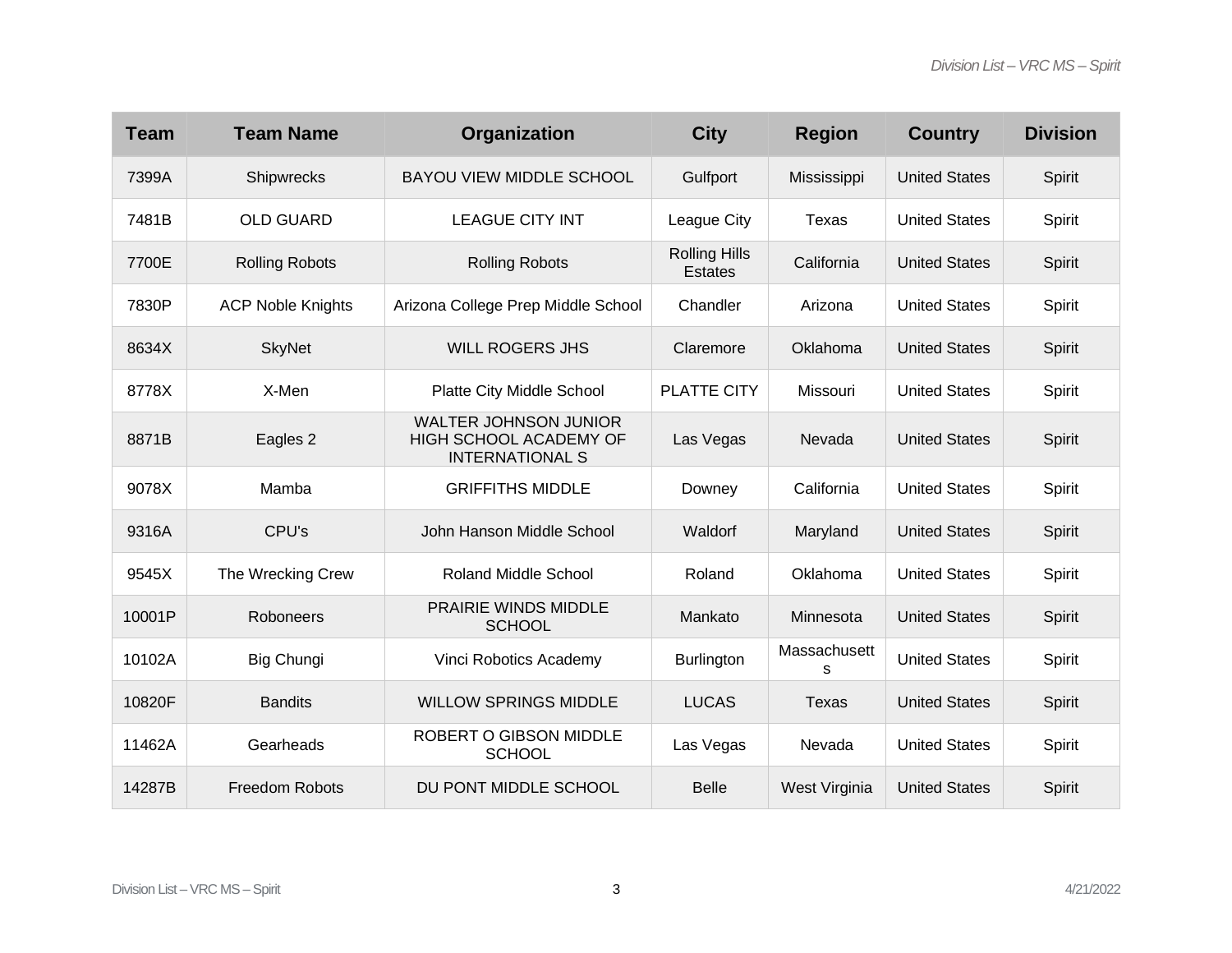| <b>Team</b> | <b>Team Name</b>            | Organization                                                | <b>City</b>          | <b>Region</b>     | <b>Country</b>       | <b>Division</b> |
|-------------|-----------------------------|-------------------------------------------------------------|----------------------|-------------------|----------------------|-----------------|
| 15801G      | The Three Amigos            | <b>DUBOIS AREA MIDDLE SCHOOL</b>                            | <b>DuBois</b>        | Pennsylvania      | <b>United States</b> | Spirit          |
| 17814F      | <b>Weston Robotics</b>      | <b>WESTON MIDDLE SCHOOL</b>                                 | Weston               | Connecticut       | <b>United States</b> | Spirit          |
| 18891B      | $G-4s$                      | Granby 4-H Club                                             | <b>East Hartland</b> | Connecticut       | <b>United States</b> | Spirit          |
| 19291Y      | <b>Programming Penguins</b> | Ankeney Middle School/Greene<br><b>County Career Center</b> | <b>Beavercreek</b>   | Ohio              | <b>United States</b> | Spirit          |
| 20731F      | græssoup                    | Pymble Ladies College, Sydney,<br>Australia                 | Pymble               |                   | Australia            | Spirit          |
| 21050J      | The Trolls                  | MCGEHEE HIGH SCHOOL                                         | McGehee              | Arkansas          | <b>United States</b> | Spirit          |
| 23598A      | Dragon-A                    | New Palestine Junior High                                   | <b>New Palestine</b> | Indiana           | <b>United States</b> | Spirit          |
| 25312Y      | <b>Thunder Chickens</b>     | SISSONVILLE MIDDLE SCHOOL                                   | Charleston           | West Virginia     | <b>United States</b> | Spirit          |
| 27457A      | <b>TRUMAN VEX</b>           | <b>TRUMAN MIDDLE</b>                                        | Albuquerque          | New Mexico        | <b>United States</b> | Spirit          |
| 33157A      | <b>Warrior Robotics</b>     | <b>Westminster Christian Private</b><br>School, Inc.        | Palmetto Bay         | Florida           | <b>United States</b> | Spirit          |
| 37816B      | <b>Shrek Trek</b>           | JACOB COY MIDDLE SCHOOL                                     | <b>Beavercreek</b>   | Ohio              | <b>United States</b> | Spirit          |
| 38678E      | <b>SPX Panthers E</b>       | St Pius X Middle School                                     | <b>EDGEWOOD</b>      | Kentucky          | <b>United States</b> | Spirit          |
| 42748C      | <b>Cougars Renegades</b>    | Florence Chapel Middle School                               | Duncan               | South<br>Carolina | <b>United States</b> | Spirit          |
| 44691B      | Yuh Mum's Spaghetts         | WOOSTER MIDDLE SCHOOL                                       | Wooster              | Ohio              | <b>United States</b> | Spirit          |
| 47969E      | <b>PRJH Patriots</b>        | PIKE ROAD MIDDLE SCHOOL                                     | Pike Road            | Alabama           | <b>United States</b> | Spirit          |
| 52718F      | <b>CMSbots F</b>            | CHESTERTON MIDDLE SCHOOL                                    | Chesterton           | Indiana           | <b>United States</b> | Spirit          |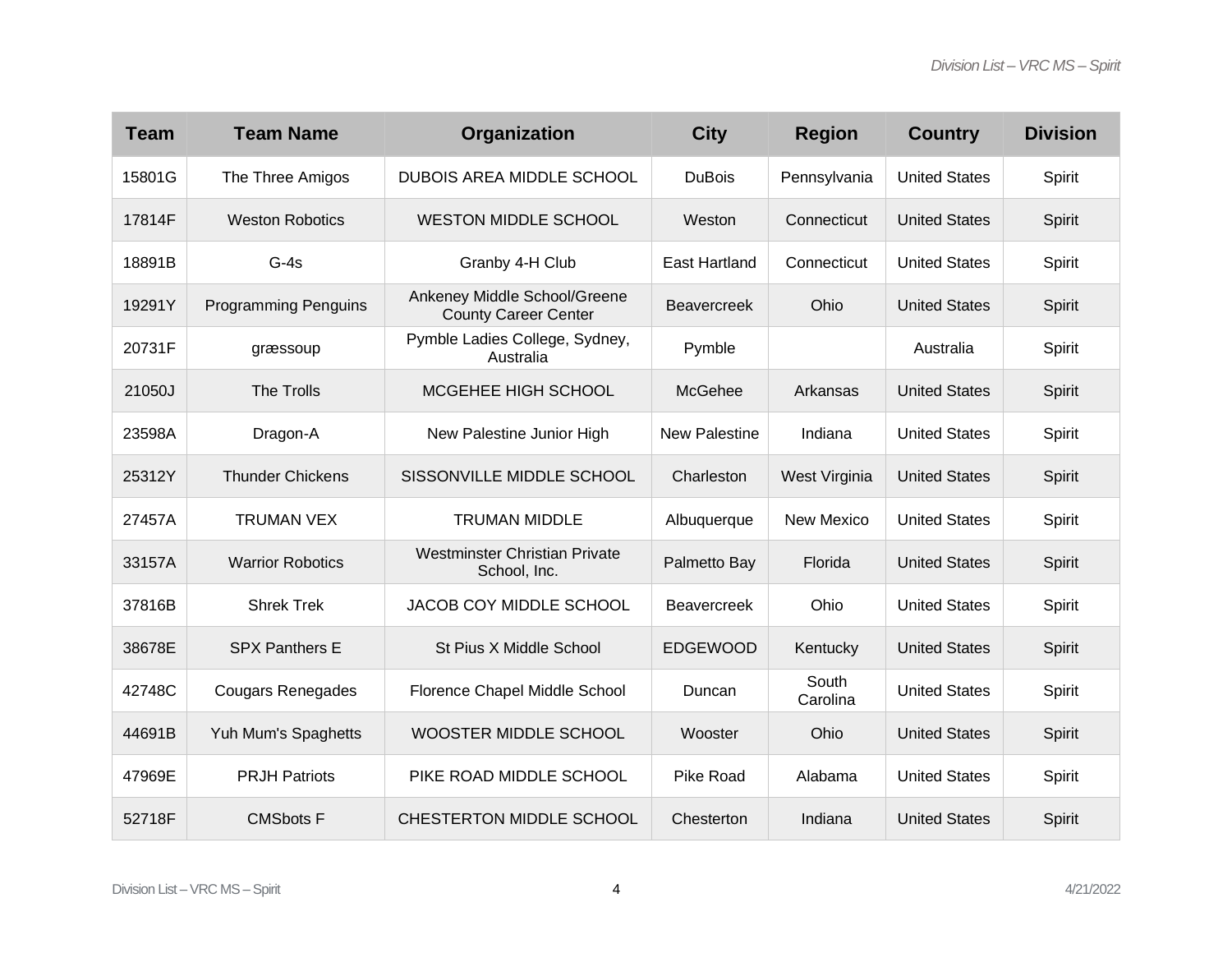| <b>Team</b> | <b>Team Name</b>           | Organization                       | <b>City</b>            | <b>Region</b>            | <b>Country</b>       | <b>Division</b> |
|-------------|----------------------------|------------------------------------|------------------------|--------------------------|----------------------|-----------------|
| 56772A      | St. Mary Robotics          | <b>ST MARY SCHOOL</b>              | Alexandria             | Kentucky                 | <b>United States</b> | Spirit          |
| 61187E      | AR: Kable Management       | <b>Allendale Robotics</b>          | Allendale              | Michigan                 | <b>United States</b> | Spirit          |
| 66465A      | Steel Devils I             | <b>Bridge Street Middle School</b> | Wheeling               | West Virginia            | <b>United States</b> | Spirit          |
| 68689X      | Something Ain't Right      | <b>BP STEM Academy</b>             | <b>Baldwin Park</b>    | California               | <b>United States</b> | Spirit          |
| 71610Y      | Two Girls & A Robot        | Gordon Parks Academy               | Wichita                | Kansas                   | <b>United States</b> | Spirit          |
| 73352C      | The Olympians              | Vinton Middle School               | Vinton                 | Louisiana                | <b>United States</b> | Spirit          |
| 74177M      | Sloan Canyon Robotics      | Pinecrest Academy Sloan Canyon     | Henderson              | Nevada                   | <b>United States</b> | Spirit          |
| 75442X      | <b>Fighting JV Farmers</b> | <b>FARMERSVILLE HIGH SCHOOL</b>    | Farmersville           | <b>Texas</b>             | <b>United States</b> | Spirit          |
| 77787B      | Underdog                   | 77787B                             | <b>Dublin</b>          | California               | <b>United States</b> | Spirit          |
| 79700A      | Robot Jets1                | <b>JEFFERSON MIDDLE</b>            | <b>ALBUQUERQ</b><br>UE | <b>New Mexico</b>        | <b>United States</b> | Spirit          |
| 83457W      | Scrap                      | <b>Wallace Middle School</b>       | <b>KYLE</b>            | Texas                    | <b>United States</b> | Spirit          |
| 87867G      | ion                        | AI & Robotics Academy LLC          | Plano                  | <b>Texas</b>             | <b>United States</b> | Spirit          |
| 91416N      | S.W.A.T.                   | <b>Saunders County Robotics</b>    | Wahoo, NE              | Nebraska                 | <b>United States</b> | Spirit          |
| 93303T      | <b>McMetal</b>             | Monmouth Memorial School           | Monmouth               | Maine                    | <b>United States</b> | Spirit          |
| 95070F      | <b>Redwood Robotics</b>    | Redwood PTA                        | Saratoga               | California               | <b>United States</b> | Spirit          |
| 97735X      | <b>Techno Crankers</b>     | L & B's Garage Robotics            | Harrisburg             | <b>North</b><br>Carolina | <b>United States</b> | Spirit          |